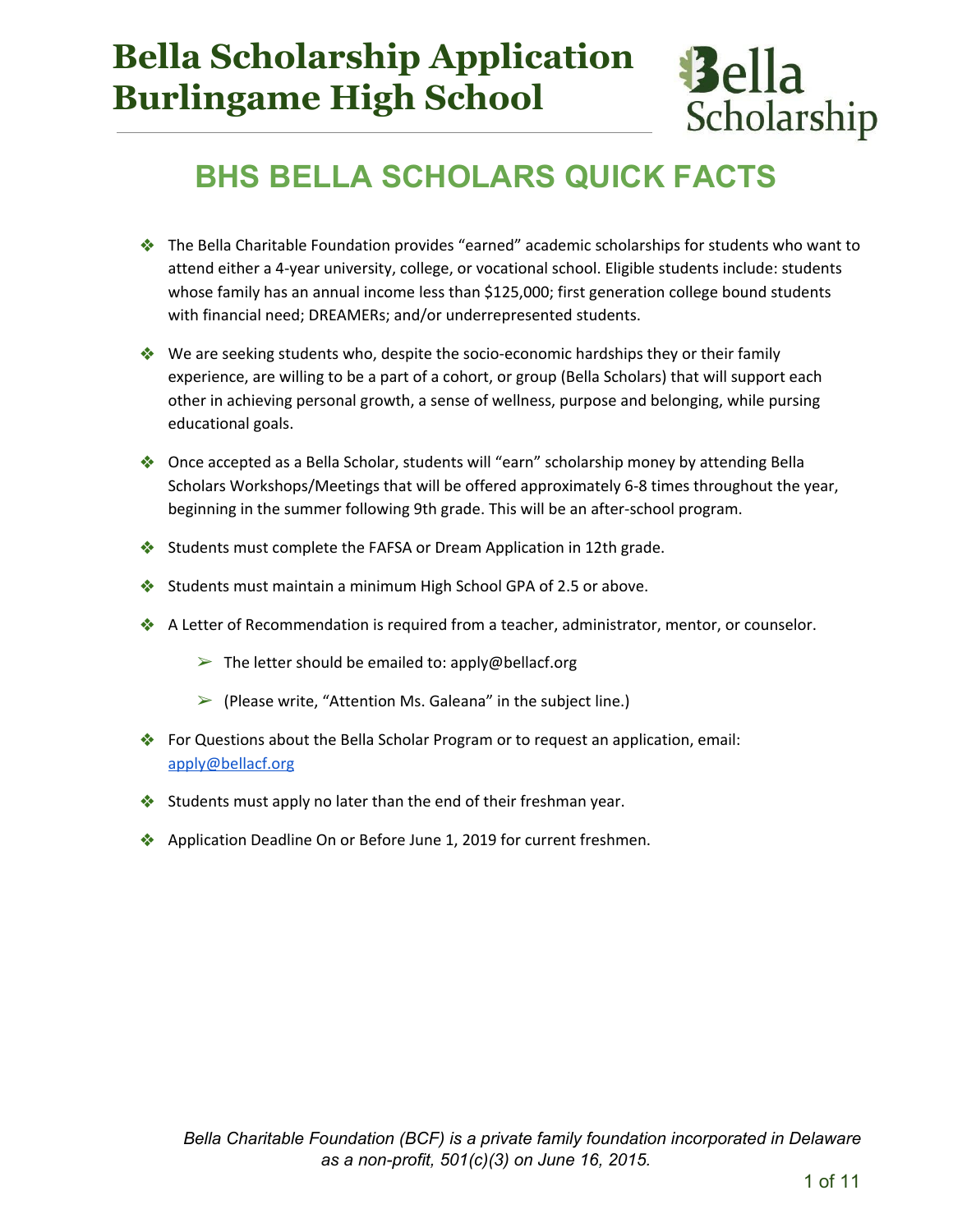#### *Scholarship Application for Burlingame High School Scholars*



## **What Can I Expect as a Bella Scholar?**

Bella Scholars can expect both group support (Bella Scholar cohort) and one-on-one counseling and/or curriculum support when needed or requested. Our workshops will focus on a variety of relevant topics for students that will include subjects like: conflict resolution and communication, career planning, goal setting, maintaining healthy relationships, dealing with stress, character building, creating self- confidence and leadership skills, to name a few.

Once accepted as a Bella Scholar, students will "earn" scholarship money by attending Bella Scholar Workshops/Meetings that will be offered approximately 4-6 times throughout the year, beginning in the summer following 9th grade.

We will have one mandatory workshop and luncheon in early August, before the start of your sophomore year. We will review the Bella Scholar Program at Burlingame High School, and chart out individual goals. You will meet current Bella Scholars who are in college or about to head off to college.

Students are also expected to attend all workshops unless ill or because of unavoidable extenuating circumstances.

We will aid students in scheduling visits to college campuses, help with finding job shadow opportunities and/or internships, assist with filling out the FAFSA and writing college essays.

Both students and parents will be expected to sign a contract between all parties, the Bella Charitable Foundation, the Bella Scholar and the parent.

Students must complete the FAFSA or Dream Application in 12th grade. Students must maintain a minimum High School GPA of 2.5 or above.

For Questions about the Bella Scholar Program or to request an application, email: [apply@bellacf.org](mailto:apply@bellacf.org)

**Application Deadline On or Before June 1, 2019 for current freshmen.**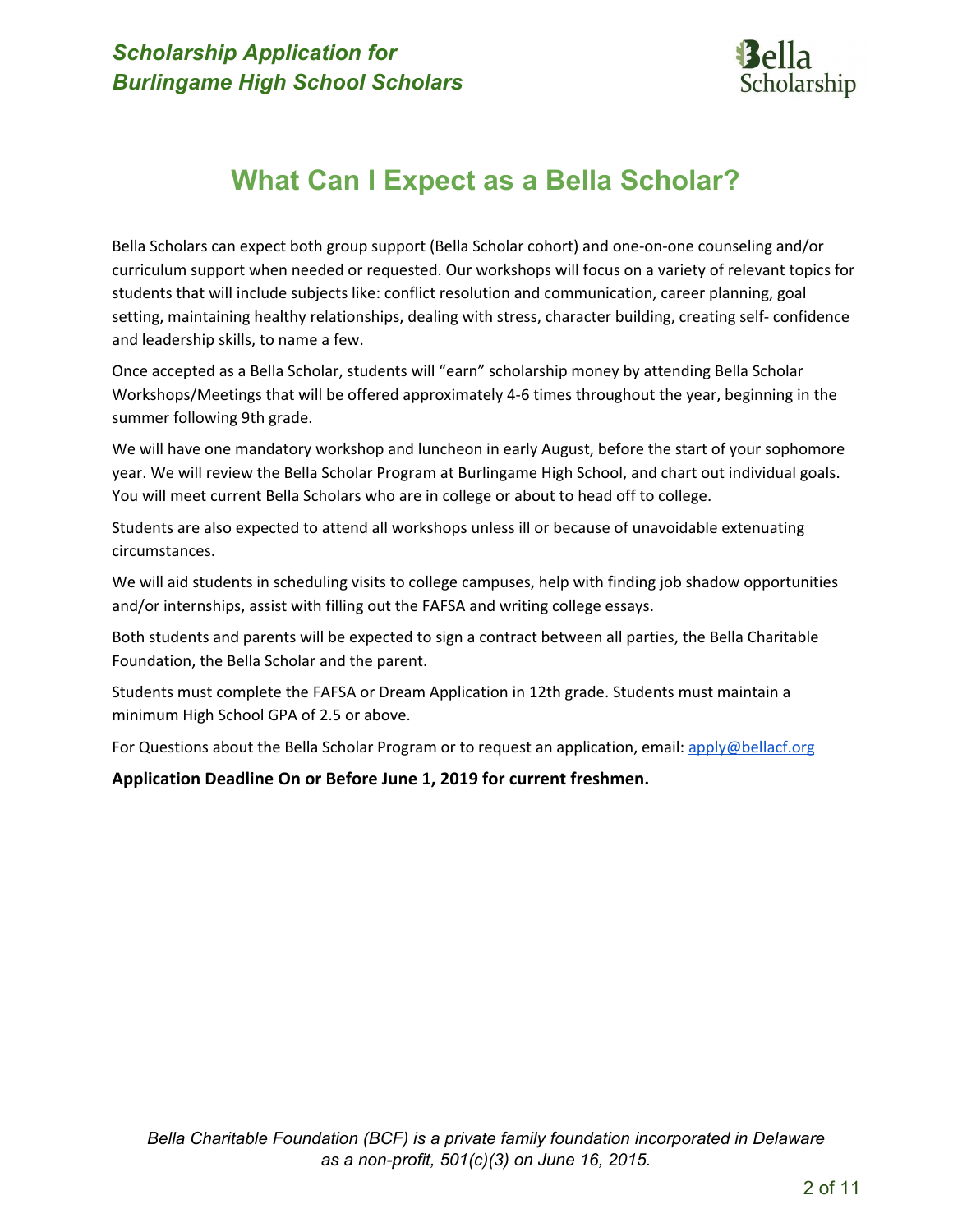

### **APPLICATION & STUDENT INFORMATION FORM**

| <b>First Name</b>            |                                                                                                                                                 | <b>Last Name</b>                                  |                  |
|------------------------------|-------------------------------------------------------------------------------------------------------------------------------------------------|---------------------------------------------------|------------------|
|                              | Date of Birth: mm/dd/yyyy l                                                                                                                     |                                                   | <b>Gender: M</b> |
|                              | High School Attending: BURLINGAME HIGH SCHOOL                                                                                                   |                                                   |                  |
|                              | <b>Estimated Year of HS Graduation: Month</b>                                                                                                   | Year                                              |                  |
| <b>Home Address:</b>         |                                                                                                                                                 |                                                   |                  |
|                              |                                                                                                                                                 |                                                   | Apt.#            |
| City                         |                                                                                                                                                 | <b>State</b>                                      | <b>Zip Code</b>  |
|                              | Home phone: area code + number                                                                                                                  |                                                   |                  |
|                              | Cell phone: area code + number                                                                                                                  |                                                   |                  |
| <b>School Email Address:</b> |                                                                                                                                                 |                                                   |                  |
|                              | <b>Alternate Email Address:</b>                                                                                                                 |                                                   |                  |
|                              |                                                                                                                                                 |                                                   |                  |
|                              | <b>Parents or Guardians Name</b>                                                                                                                |                                                   |                  |
| (Relationship)               | <b>Phone:</b>                                                                                                                                   |                                                   |                  |
|                              | <b>Parents or Guardians Name</b>                                                                                                                | <u> 1980 - Johann Barbara, martxa alemaniar a</u> |                  |
|                              | (Relationship)<br>Phone:                                                                                                                        |                                                   |                  |
|                              |                                                                                                                                                 |                                                   |                  |
| (unweighted):                | High School Counselor:<br><u> 1989 - Johann Barn, mars ann an t-Amhair an t-Amhair an t-Amhair an t-Amhair an t-Amhair an t-Amhair an t-Amh</u> |                                                   | <b>GPA</b>       |

*Bella Charitable Foundation (BCF) is a private family foundation incorporated in Delaware as a non-profit, 501(c)(3) on June 16, 2015.*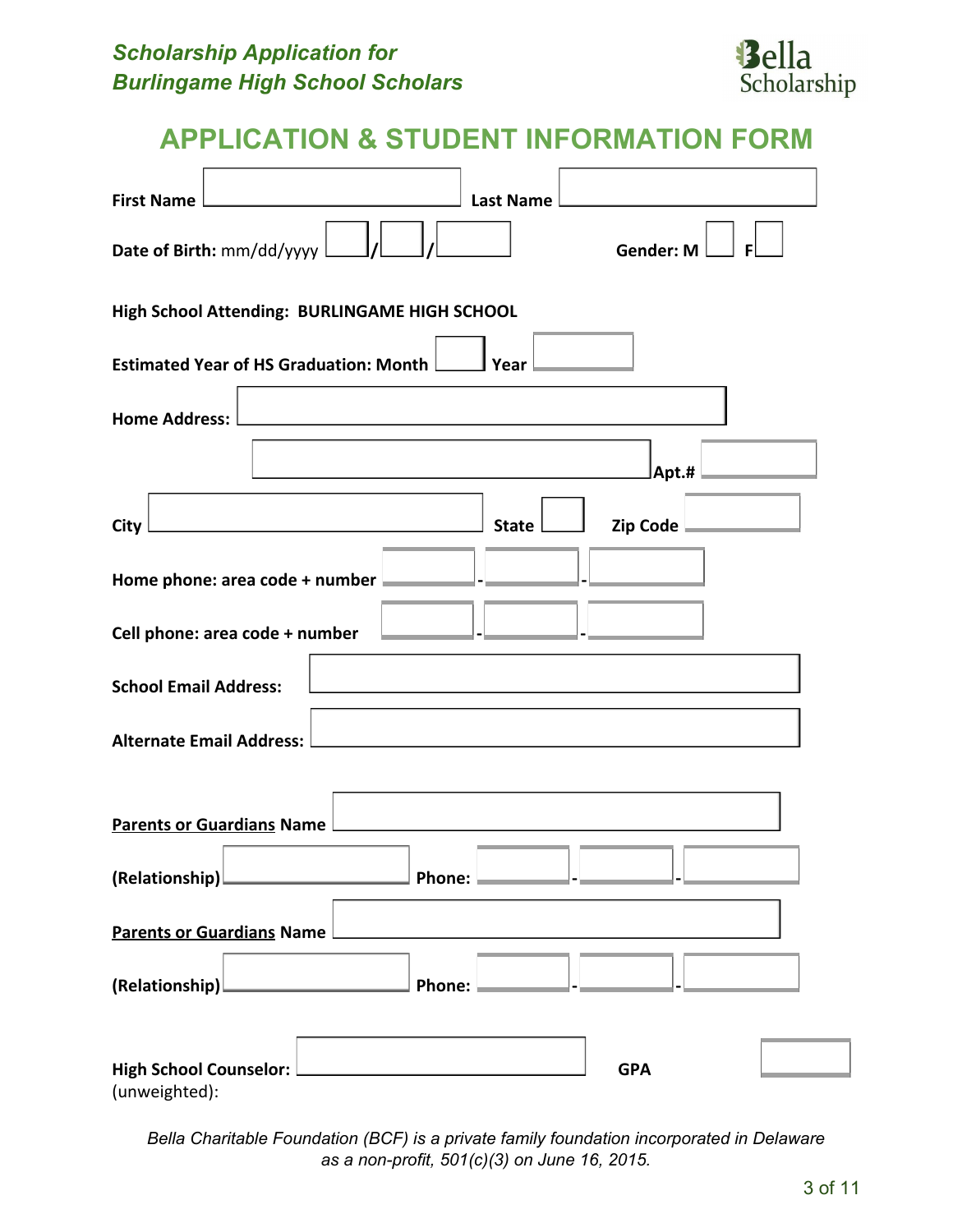*Scholarship Application for Burlingame High School Scholars*

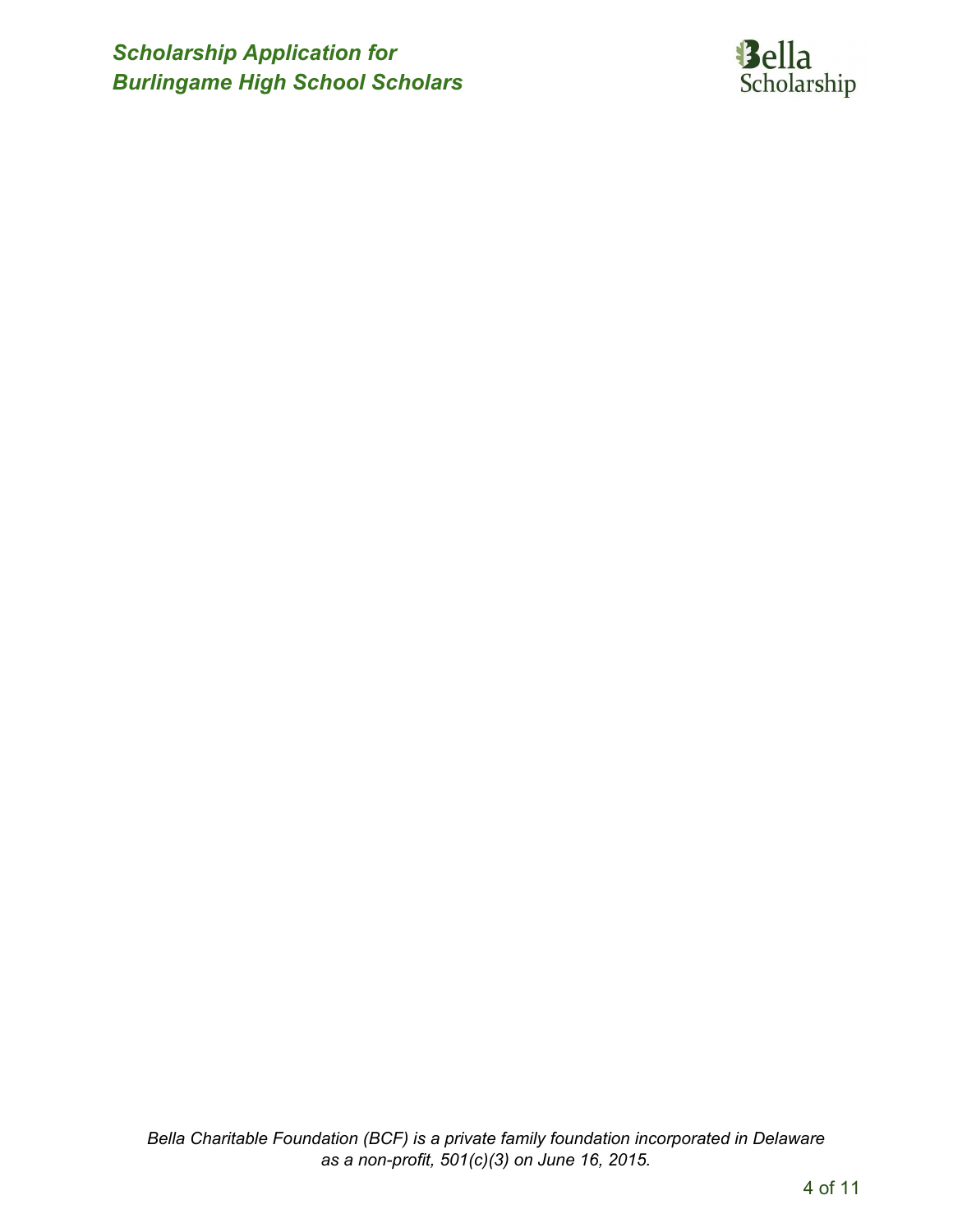#### *Scholarship Application for Burlingame High School Scholars*



*To help us understand you and your family's financial need for college tuition assistance, please answer the following questions: Note: This information is strictly confidential and will only be used for the purpose of assessing a student's need for financial aid.*

**How many people live in your household full time?**

**How many children (< 18 years of age)?**

**Please list family members (For example; I live with my mother, father, stepdad, grandmother, sister, brother, cousin, .......)**

| What is the highest level of your parents/legal<br>guardian's education? | <b>Mother</b> | <b>Father</b> |
|--------------------------------------------------------------------------|---------------|---------------|
| <b>Middle School</b>                                                     |               |               |
| <b>High School</b>                                                       |               |               |
| <b>Some College</b>                                                      |               |               |
| <b>College</b>                                                           |               |               |
| <b>Graduate School</b>                                                   |               |               |

| Do you have a part-time job after school?  | $Yes$ No $\Box$ |
|--------------------------------------------|-----------------|
| Do you have a part-time job in the summer? | $Yes$ No $\Box$ |

*Bella Charitable Foundation (BCF) is a private family foundation incorporated in Delaware as a non-profit, 501(c)(3) on June 16, 2015.*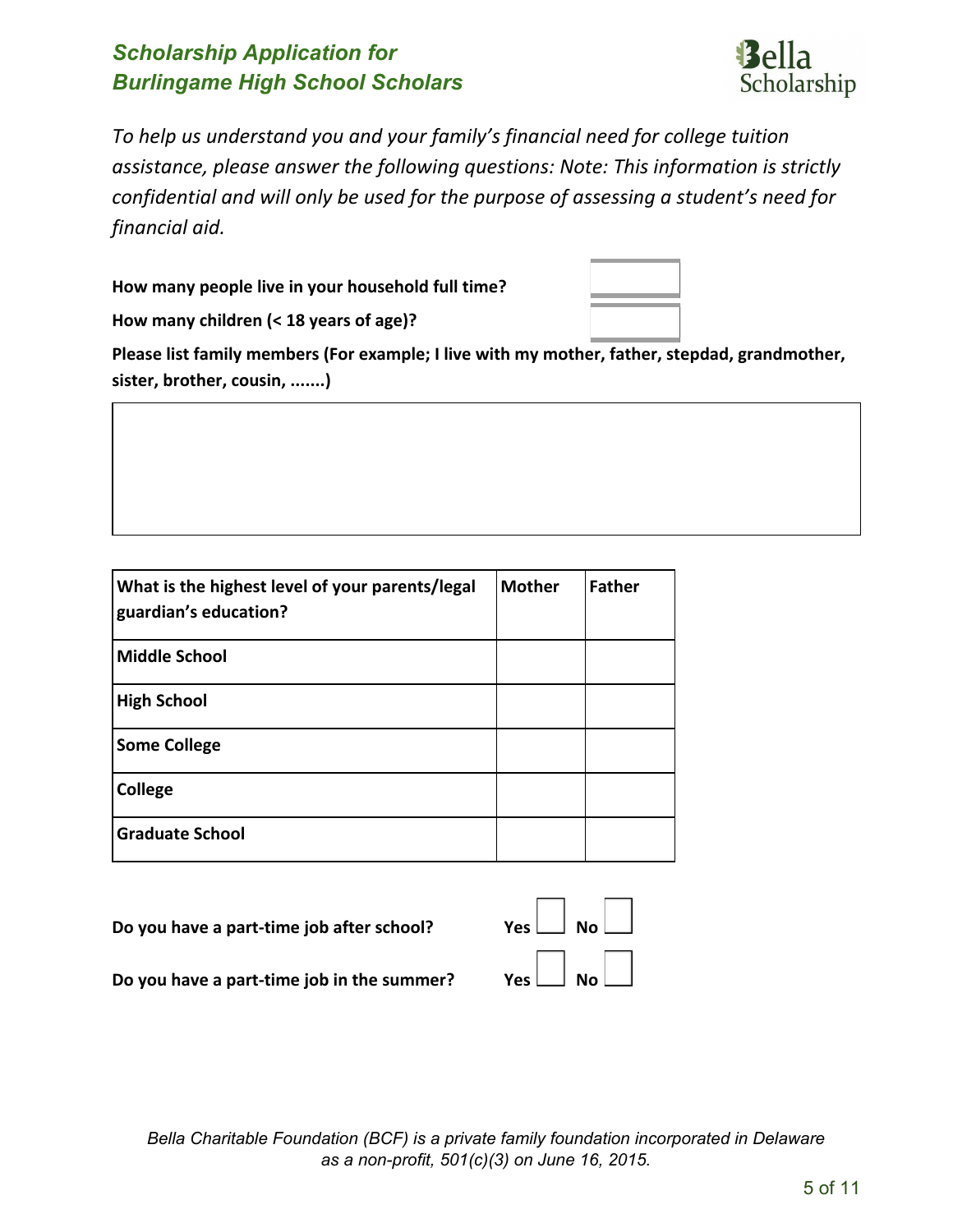

#### **Household Income – Combined (Based on 2016 Taxes)**

| <\$40K | $ $40,001-60K$ | S60,001-75K | $ \$75,001-100K$ $ \$100,001-12K$ | $>$ \$125,000 |
|--------|----------------|-------------|-----------------------------------|---------------|

#### **The above information (contained on pages 1-2 of this application) is truthful and accurate to the best of my ability and I have read and understood the Bella Scholars Eligibility and Program Overview.**

| <b>STUDENT SIGNATURE</b> | <b>Printed Name</b> | <b>DATE</b> |
|--------------------------|---------------------|-------------|

| <b>PARENT OR GUARDIAN SIGNATURE</b> | <b>Printed Name</b> | <b>DATE</b> |
|-------------------------------------|---------------------|-------------|

| <b>I PARENT OR GUARDIAN SIGNATURE</b> | <b>Printed Name</b> | <b>DATE</b> |
|---------------------------------------|---------------------|-------------|

### **CHECK-LIST**

Mark YES or NO

| The following documents are required to apply: |  | NO |
|------------------------------------------------|--|----|
| <b>Student Information</b>                     |  |    |
| Essays                                         |  |    |
| Letter of Recommendation                       |  |    |
| Freshman First Semester GPA                    |  |    |

*Bella Charitable Foundation (BCF) is a private family foundation incorporated in Delaware as a non-profit, 501(c)(3) on June 16, 2015.*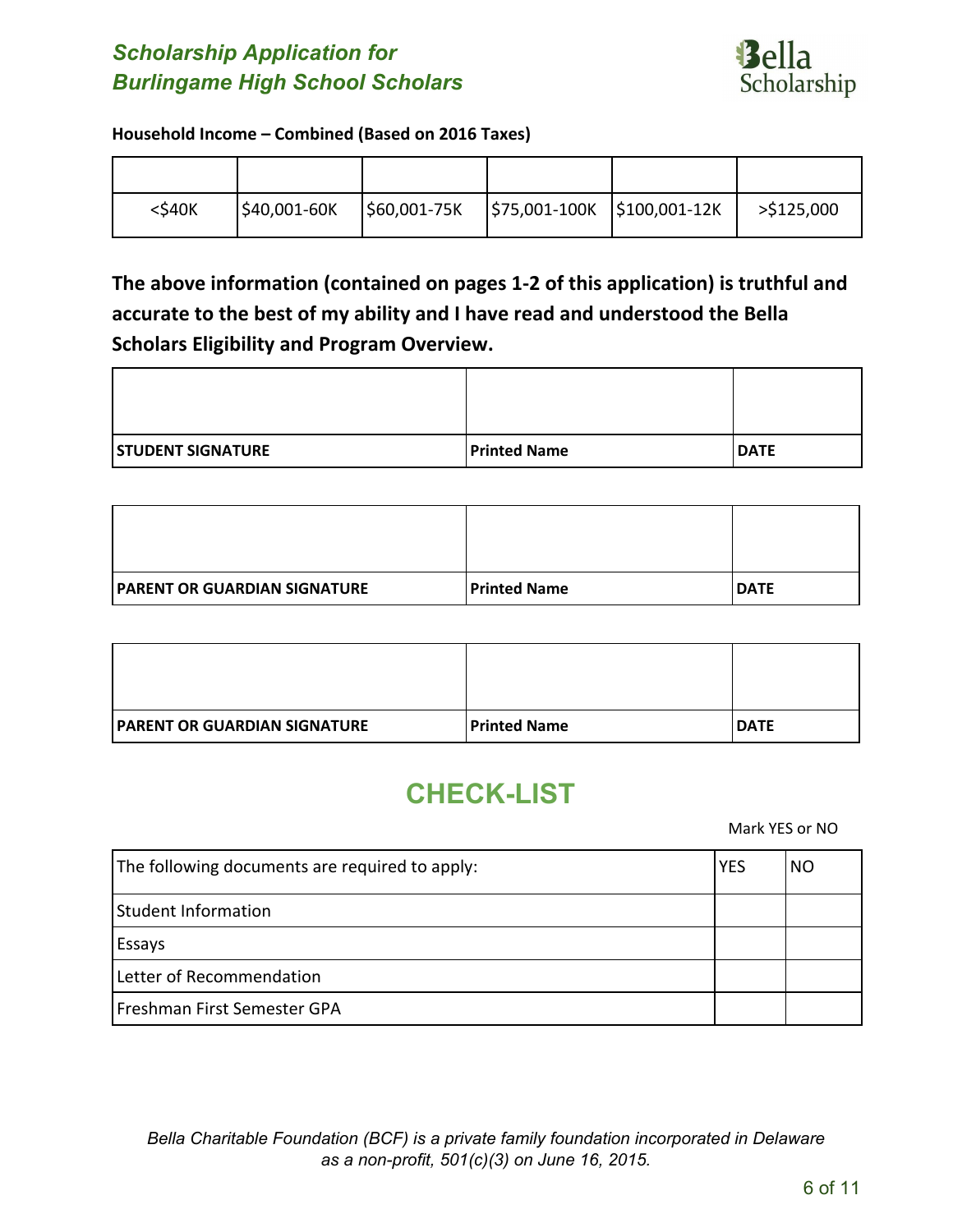

#### **ESSAY QUESTION #1**

| Applicant's Name: L |  |
|---------------------|--|

1. What do you consider to be the single most important problem facing high school students today in your community AND what action/s would you suggest might be taken to address this issue? Explain in two paragraphs.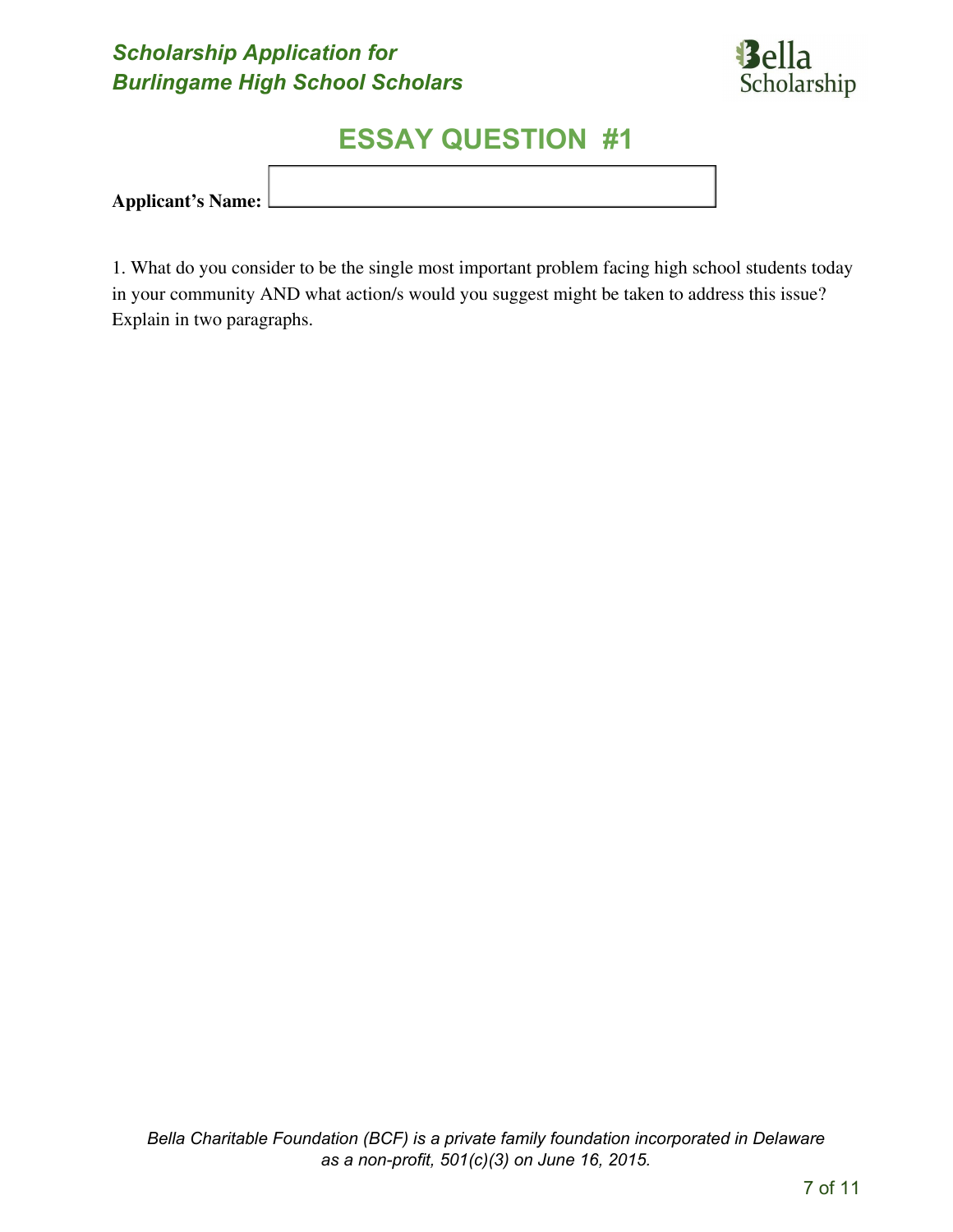

#### **ESSAY QUESTION #2**

| <b>Applicant's Name:</b> L |  |
|----------------------------|--|
|                            |  |

2. In one paragraph, tell us who in your life has been your biggest influence or the most inspiring, and why?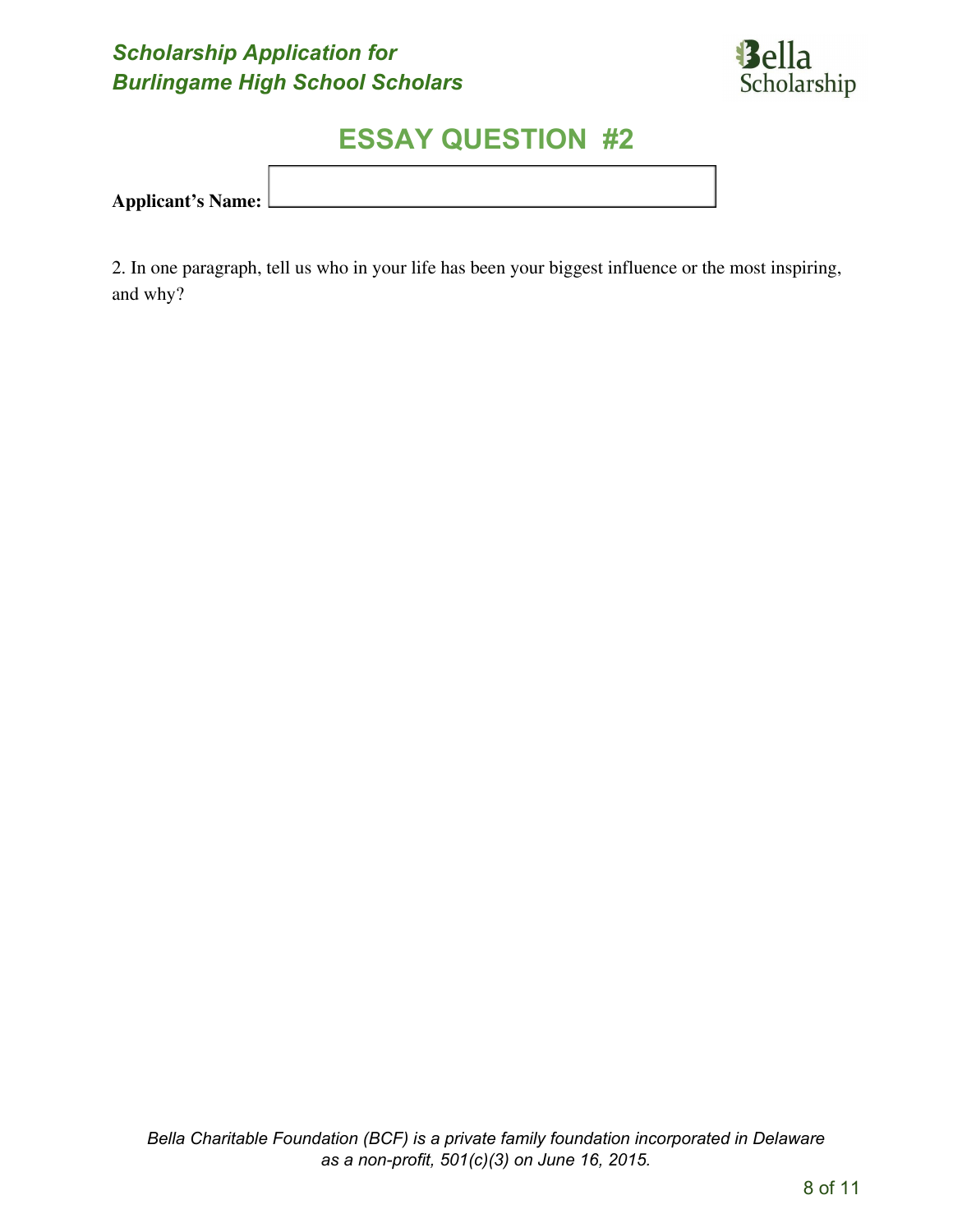

### **ESSAY QUESTION #3**

**Applicant's Name:**

3. Which of the following do you feel is the single most important character strength or virtue for a person to possess? Include some examples of those strengths and explain why you think they are important. WISDOM, COURAGE, HUMANITY, JUSTICE, TEMPERANCE, & TRANSCENDENCE (For instance, if you choose "Justice" you might write about why a sense of fairness and leadership work together for the greater good of social justice.)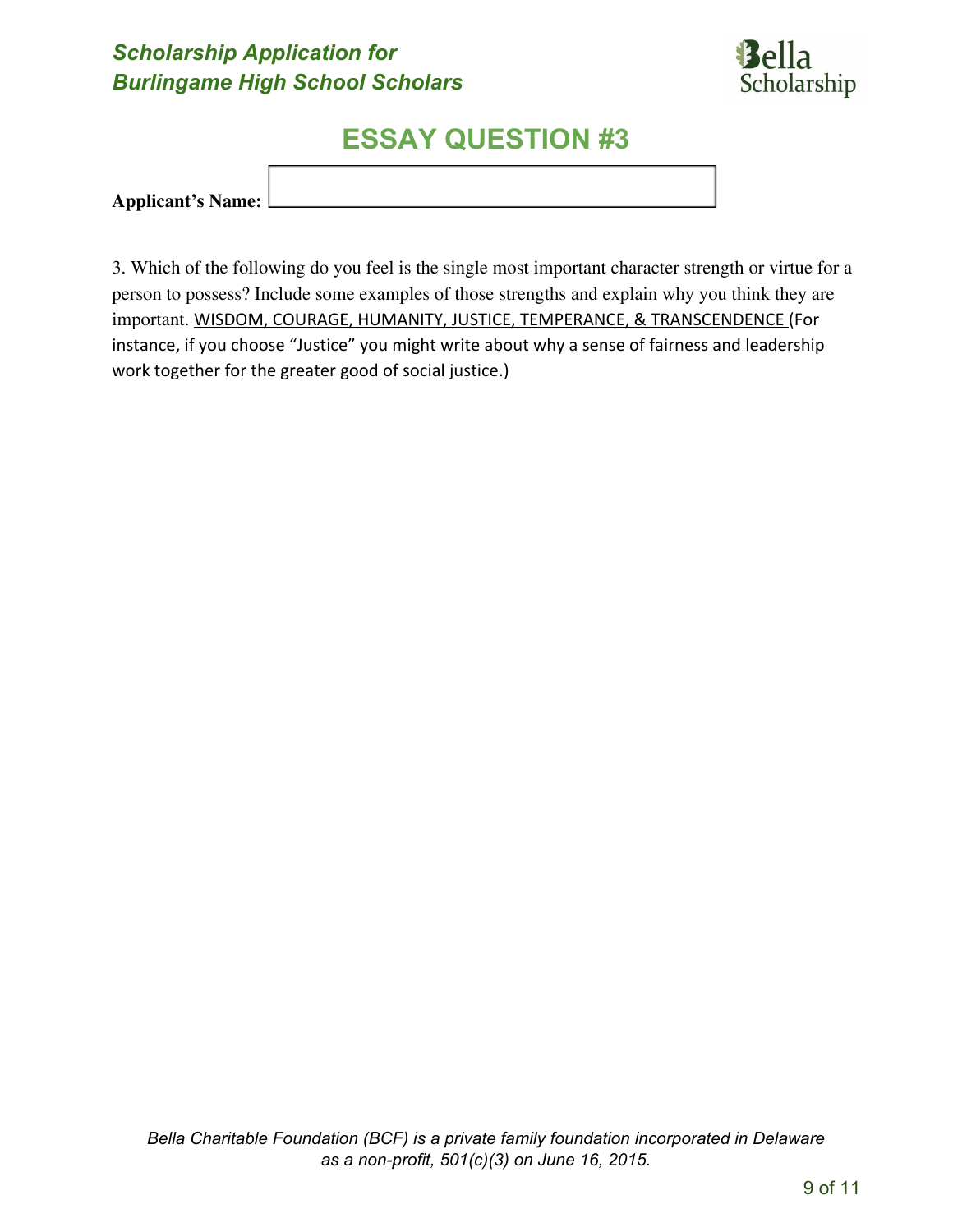

#### **ESSAY QUESTIONS #4**

| <b>Applicant's Name:</b> L |  |
|----------------------------|--|
|                            |  |

4. What has been your greatest adversity in life and how did you deal with it or overcome it?